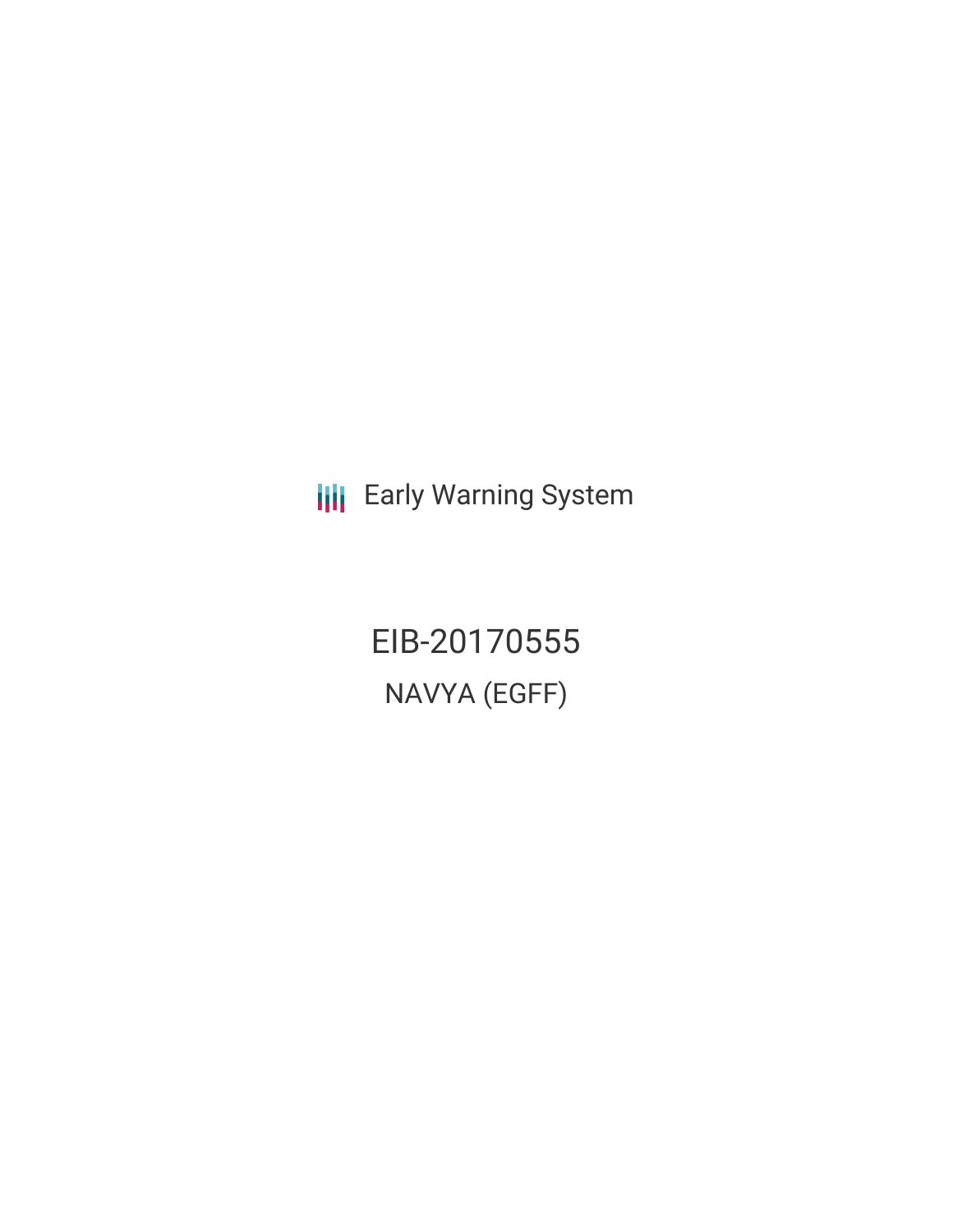| <b>Countries</b>               | France                         |
|--------------------------------|--------------------------------|
| <b>Financial Institutions</b>  | European Investment Bank (EIB) |
| <b>Status</b>                  | Approved                       |
| <b>Bank Risk Rating</b>        | U                              |
| <b>Voting Date</b>             | 2018-05-30                     |
| <b>Borrower</b>                | NAVYA SAS                      |
| <b>Sectors</b>                 | Industry and Trade, Transport  |
| <b>Investment Type(s)</b>      | Loan                           |
| <b>Investment Amount (USD)</b> | \$34.99 million                |
| <b>Project Cost (USD)</b>      | $$94.49$ million               |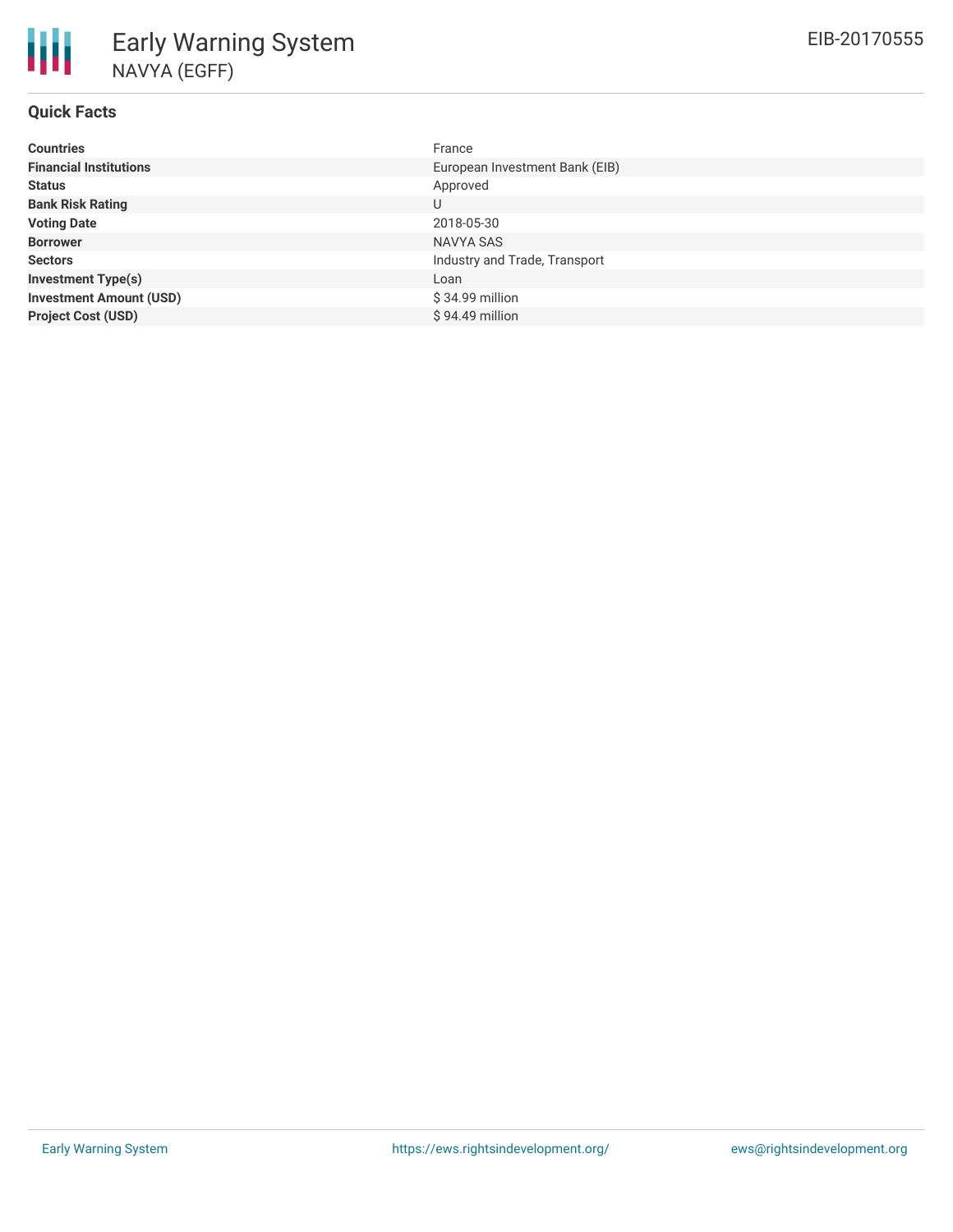

## **Project Description**

This project provides financing to Navya for the further development and industrialization of autonomous vehicles and related technologies. This includes funding for research and development, production activities, building infrastructure, and communication technologies-related equipment.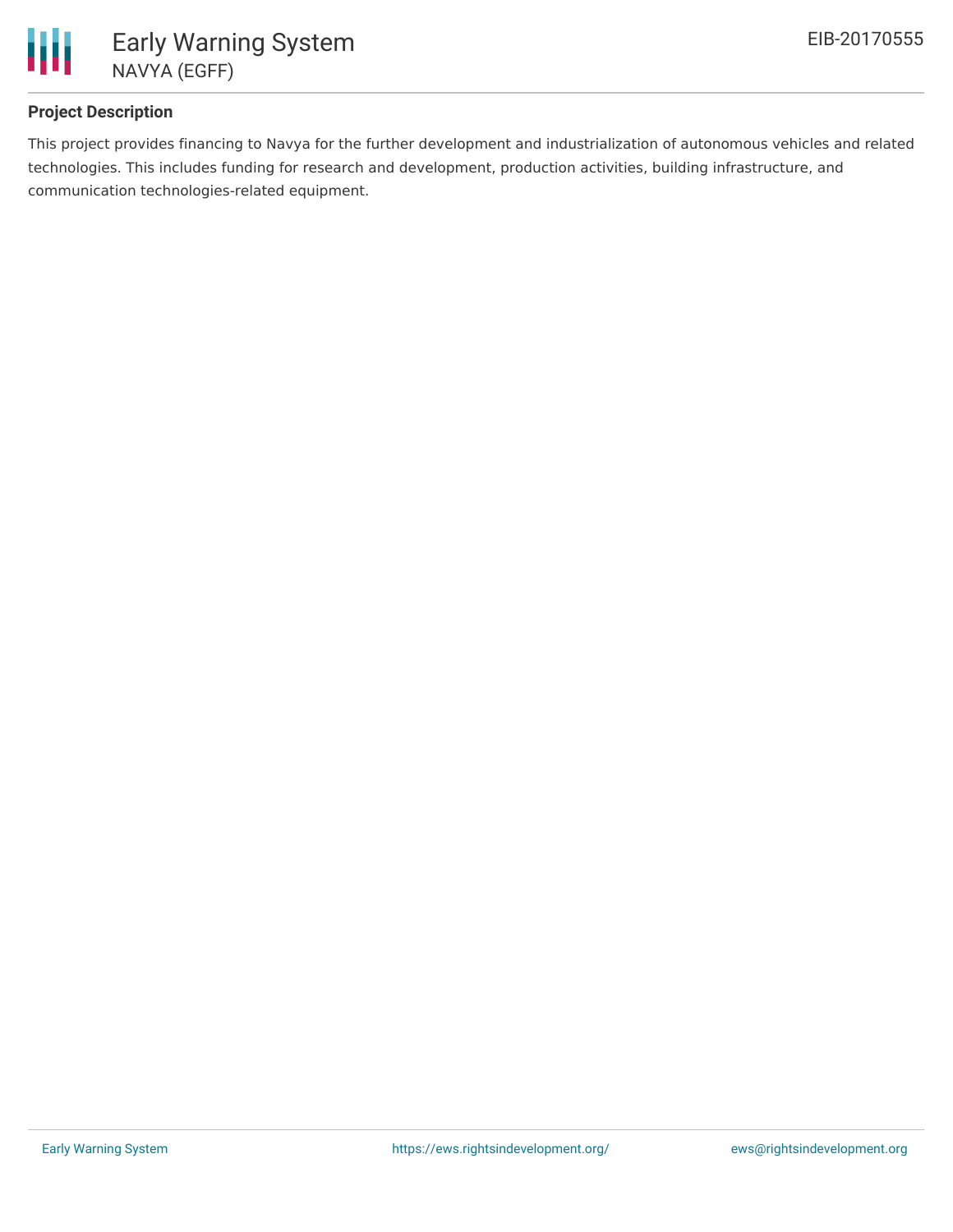### **Investment Description**

European Investment Bank (EIB)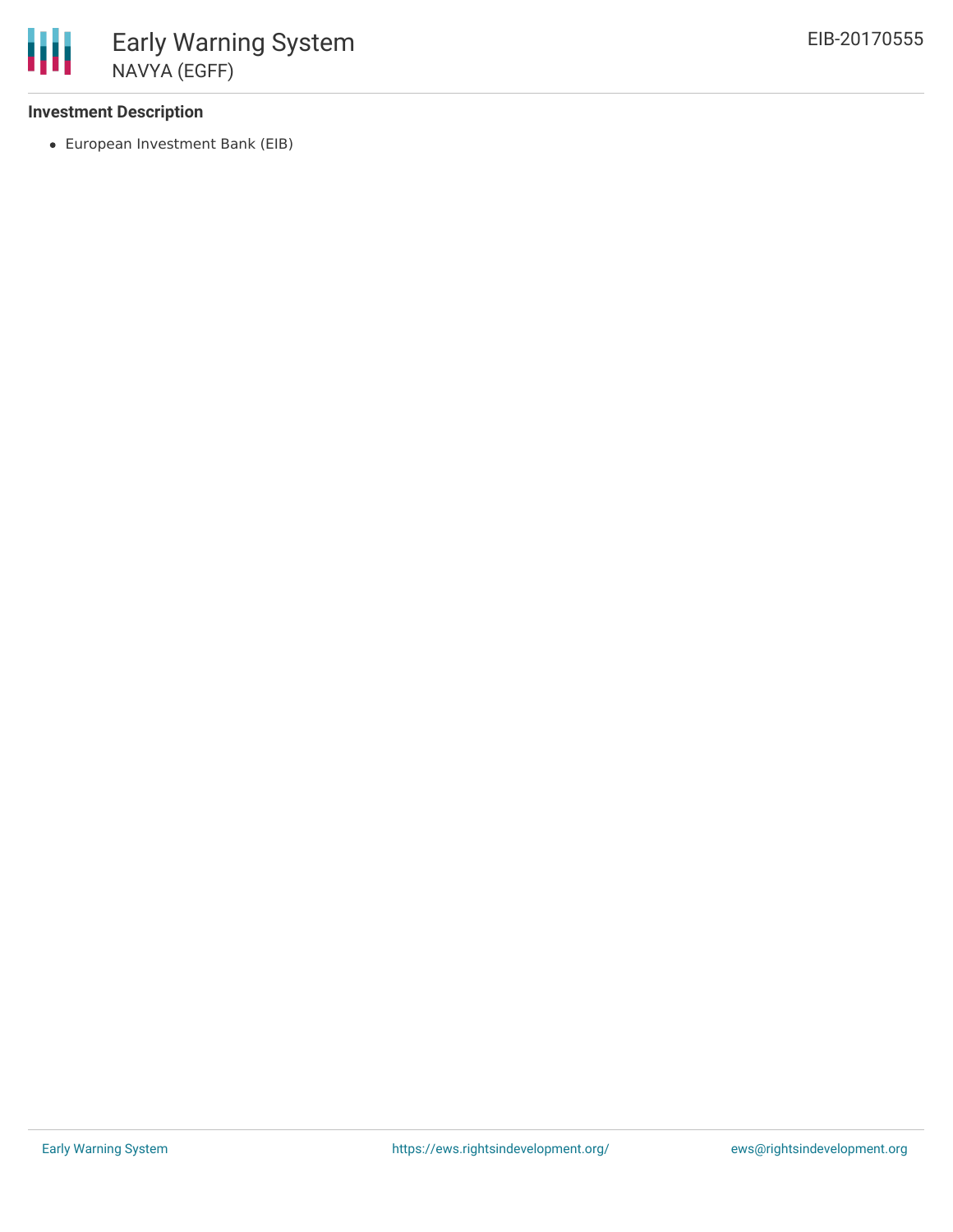# 冊 Early Warning System NAVYA (EGFF)

| <b>Private Actor 1</b>   | <b>Private Actor</b><br>Role | <b>Private Actor</b><br>1 Sector | <b>Relation</b> | <b>Private Actor 2</b> | <b>Private Actor</b><br>2 Role | <b>Private Actor</b><br>2 Sector |
|--------------------------|------------------------------|----------------------------------|-----------------|------------------------|--------------------------------|----------------------------------|
| $\overline{\phantom{0}}$ | -                            | $\sim$                           | $\sim$          | Navya SAS              | Client                         | $\overline{\phantom{0}}$         |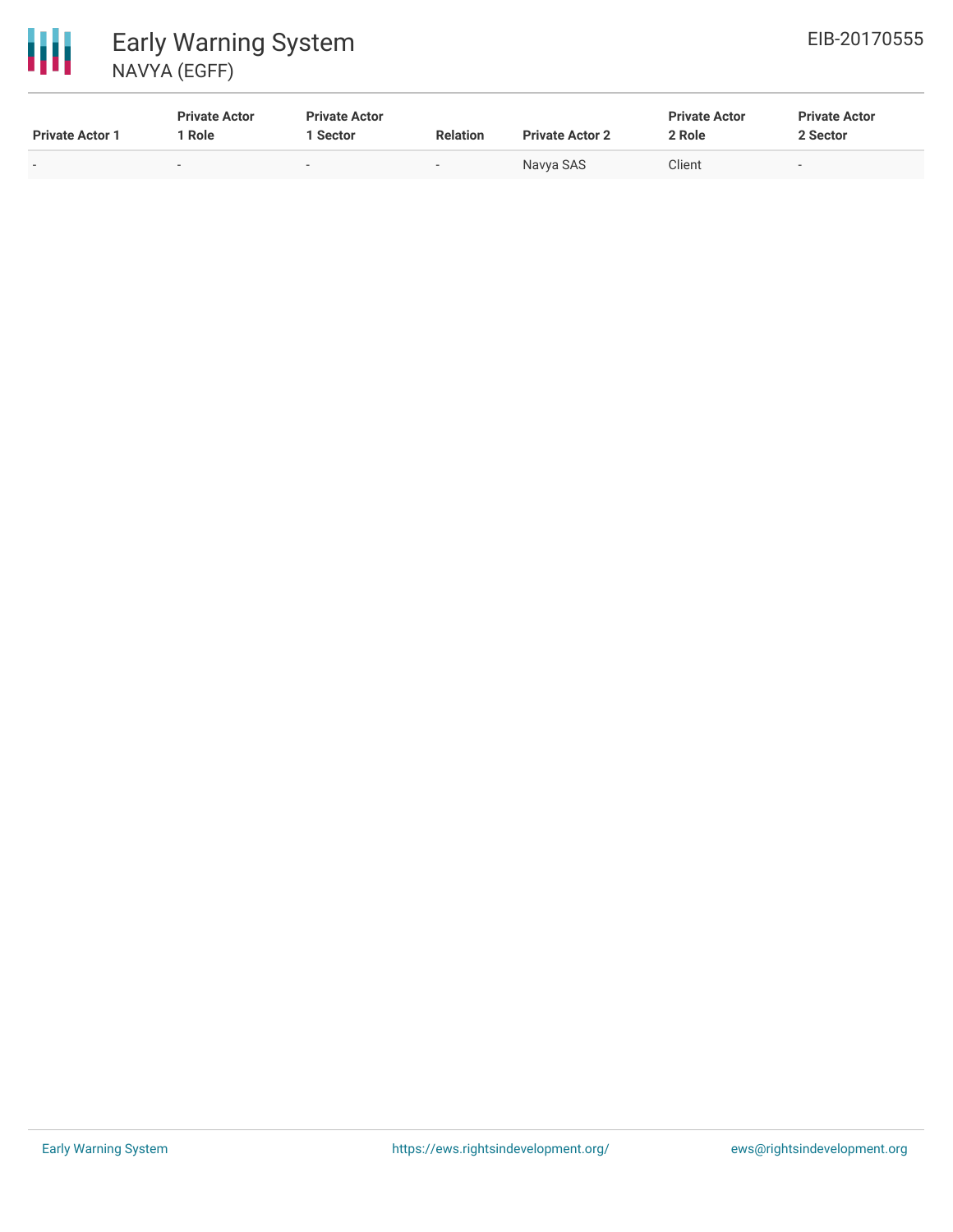## **Contact Information**

No contact information available at time of writing.

#### **ACCOUNTABILITY MECHANISM OF EIB**

The EIB Complaints Mechanism is designed to facilitate and handle complaints against the EIB by individuals, organizations or corporations affected by EIB activities. When exercising the right to lodge a complaint against the EIB, any member of the public has access to a two-tier procedure, one internal - the Complaints Mechanism Office - and one external - the European Ombudsman. A complaint can be lodged via a written communication addressed to the Secretary General of the EIB, via email to the dedicated email address complaints@eib.org, by completing the online complaint form available at the following address: http://www.eib.org/complaints/form, via fax or delivered directly to the EIB Complaints Mechanism Division, any EIB local representation office or any EIB staff. For further details, check:

http://www.eib.org/attachments/strategies/complaints\_mechanism\_policy\_en.pdf

When dissatisfied with a complaint to the EIB Complaints Mechanism, citizens can then turn towards the European Ombudsman. A memorandum of Understanding has been signed between the EIB and the European Ombudsman establishes that citizens (even outside of the EU if the Ombudsman finds their complaint justified) can turn towards the Ombudsman on issues related to 'maladministration' by the EIB. Note that before going to the Ombudsman, an attempt must be made to resolve the case by contacting the EIB. In addition, the complaint must be made within two years of the date when the facts on which your complaint is based became known to you. You can write to the Ombudsman in any of the languages of the European Union. Additional details, including filing requirements and complaint forms, are available at: http://www.ombudsman.europa.eu/atyourservice/interactiveguide.faces